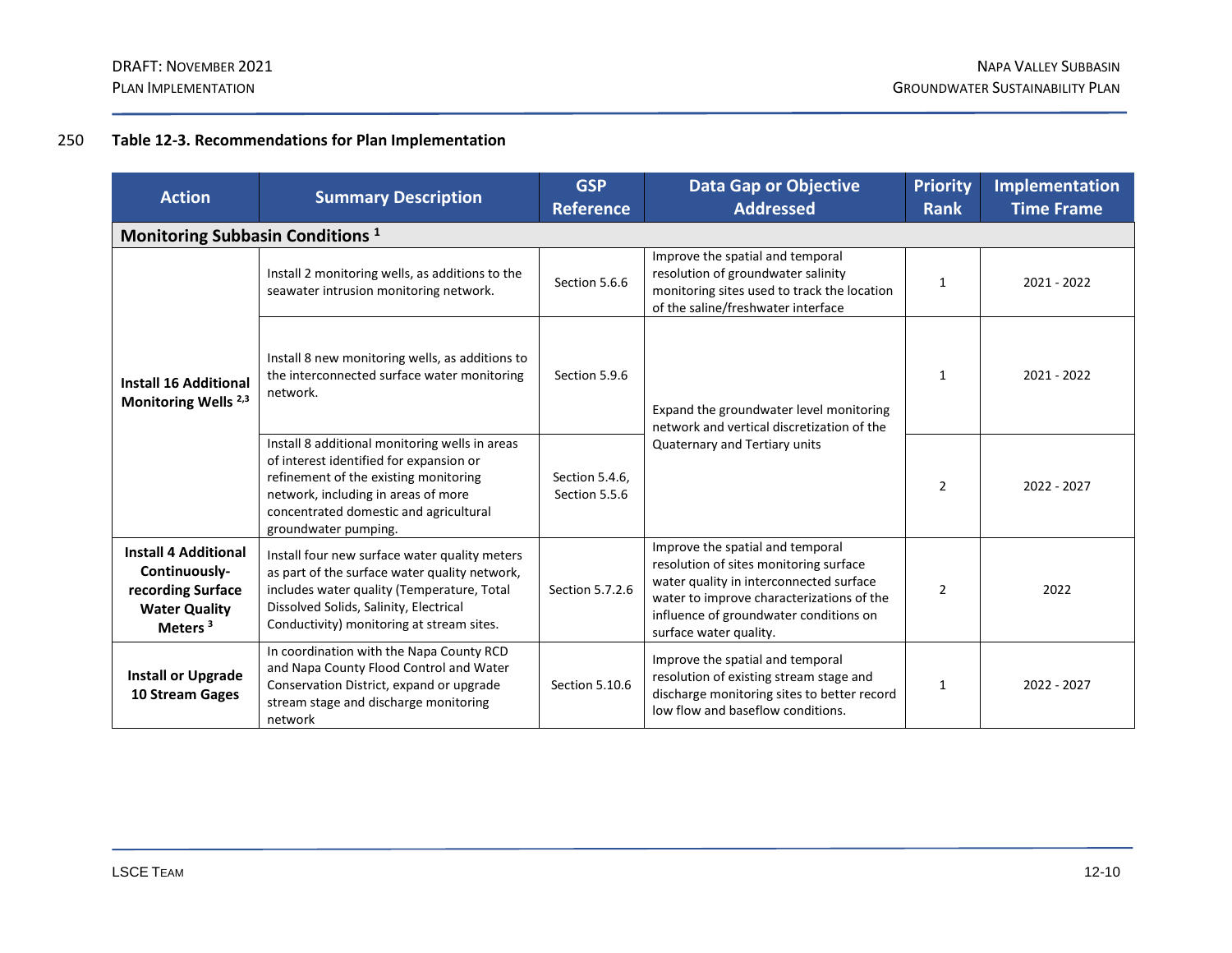| <b>Action</b>                                                                                                                                                                  | <b>Summary Description</b>                                                                                                                                                                                                                                                                                                                                                                                                                                                                                                                                                                                              | <b>GSP</b><br><b>Reference</b>                               | <b>Data Gap or Objective</b><br><b>Addressed</b>                                                                                                                                                                                                | <b>Priority</b><br><b>Rank</b> | <b>Implementation</b><br><b>Time Frame</b> |
|--------------------------------------------------------------------------------------------------------------------------------------------------------------------------------|-------------------------------------------------------------------------------------------------------------------------------------------------------------------------------------------------------------------------------------------------------------------------------------------------------------------------------------------------------------------------------------------------------------------------------------------------------------------------------------------------------------------------------------------------------------------------------------------------------------------------|--------------------------------------------------------------|-------------------------------------------------------------------------------------------------------------------------------------------------------------------------------------------------------------------------------------------------|--------------------------------|--------------------------------------------|
| Develop a<br><b>Monitoring and</b><br><b>Assessment</b><br>Workplan for<br>Interconnected<br><b>Surface Waters and</b><br>Groundwater<br><b>Dependent</b><br><b>Ecosystems</b> | With input from the Technical Work Group<br>and relevant agencies (e.g., Napa County RCD,<br>CDFW, and NOAA Fisheries), refine<br>monitoring and analytical approaches<br>implemented for the purpose of evaluating<br>the effect of groundwater conditions on<br>interconnected surface waters and GDEs.<br>Incorporate data quality objectives,<br>monitoring protocols, and quality<br>control/quality assurance procedures for<br>work plan activities (may include biological<br>field assessments, stream habitat<br>investigations, and evaluations of the status<br>of rare, threatened, or endangered species) | Section 5.9.6.<br>Section 5.11.6                             | Evaluate and assess data gaps related to<br>interconnected surface waters and GDEs.<br>Reduce uncertainty in estimates of the<br>location, timing, and rates of depletions of<br>interconnected surface water due to<br>groundwater extraction. | 1                              | 2022 - 2023                                |
|                                                                                                                                                                                | <b>Model and Water Budget Refinement</b>                                                                                                                                                                                                                                                                                                                                                                                                                                                                                                                                                                                |                                                              |                                                                                                                                                                                                                                                 |                                |                                            |
| <b>Expand Collection</b><br>of Groundwater<br><b>Extraction and</b><br><b>Consumptive Use</b><br>Data                                                                          | Adopt well metering and reporting standards.<br>Implement Vineyard and Winery Water<br>Conservation workplan.<br>Expand data management system to include<br>additional extraction and consumptive use<br>data made available through PMAs and other<br>sources.                                                                                                                                                                                                                                                                                                                                                        | Section 8.9.2.<br>Section<br>11.7.5.2<br>Section<br>11.7.6.2 | Reduce water budget uncertainty for the<br>single largest groundwater budget outflow<br>component.                                                                                                                                              | $\mathbf{1}$                   | 2022 - Ongoing                             |
| <b>Streamflow</b><br><b>Monitoring</b><br><b>Network</b><br><b>Enhancement</b>                                                                                                 | Enhance and expand the streamflow<br>monitoring network to improve model-<br>derived representations of stream-aquifer<br>interactions and estimates of stream<br>depletion                                                                                                                                                                                                                                                                                                                                                                                                                                             | Section 8.9.2,<br>Section 5.10.6.<br>Section<br>11.7.6.2     | Improve the spatial and temporal<br>resolution of existing stream stage and<br>discharge monitoring sites to better record<br>low flow and baseflow conditions. Reduce<br>water budget uncertainty.                                             | $\mathbf{1}$                   | 2022 - Ongoing                             |
| <b>Collect or Acquire</b><br><b>Aquifer Parameter</b><br><b>Data</b>                                                                                                           | Continue to support planned Airborne<br>Electromagnetic survey activities coordinated<br>by DWR and expand aquifer testing<br>requirements for new production wells in<br>areas where aquifer parameter data gaps<br>exist.                                                                                                                                                                                                                                                                                                                                                                                             | Section<br>11.7.6.2                                          | Reduce water budget uncertainty and<br>improve the delineation of<br>hydrostratigraphic zones                                                                                                                                                   | 1                              | 2022 - 2027                                |
| <b>Collect or Acquire</b><br><b>Soil Moisture Data</b>                                                                                                                         | Expand collection local soil moisture and<br>irrigation scheduling data, utilizing publicly<br>available datasets.                                                                                                                                                                                                                                                                                                                                                                                                                                                                                                      | Section<br>11.7.6.2                                          | Reduce water budget uncertainty and<br>improve the representation of irrigation<br>practices in the NVIHM.                                                                                                                                      | 1                              | 2022 - Ongoing                             |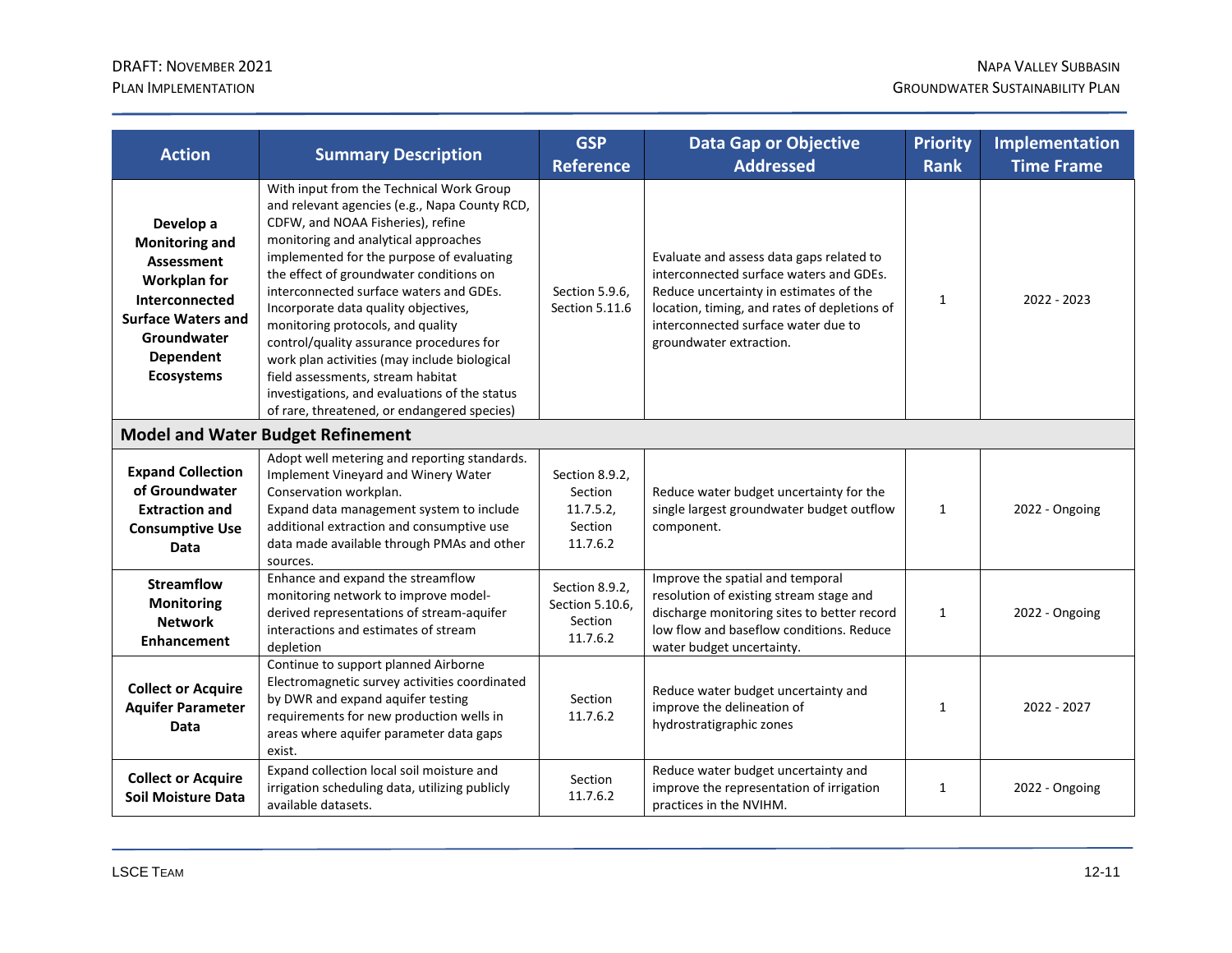| <b>Action</b>                                                                             | <b>Summary Description</b>                                                                                                                                                                                                            | <b>GSP</b><br><b>Reference</b> | <b>Data Gap or Objective</b><br><b>Addressed</b>                                                                                                                                                                                                                                                                                                                                                                                   | <b>Priority</b><br><b>Rank</b> | <b>Implementation</b><br><b>Time Frame</b> |
|-------------------------------------------------------------------------------------------|---------------------------------------------------------------------------------------------------------------------------------------------------------------------------------------------------------------------------------------|--------------------------------|------------------------------------------------------------------------------------------------------------------------------------------------------------------------------------------------------------------------------------------------------------------------------------------------------------------------------------------------------------------------------------------------------------------------------------|--------------------------------|--------------------------------------------|
|                                                                                           | Implement Vineyard and Winery Water<br>Conservation workplan.                                                                                                                                                                         |                                |                                                                                                                                                                                                                                                                                                                                                                                                                                    |                                |                                            |
| <b>Evaluate and</b><br>Incorporate<br><b>Updated Climate</b><br><b>Change Projections</b> | Evaluate and incorporate updated climate<br>change projection datasets, as available from<br>DWR or similar source, to continue to apply<br>best-available data to the ongoing evaluation<br>of potential future Subbasin conditions. | Section<br>11.7.6.2            | Continue to utilize best-available<br>information to inform analyses of<br>projected Subbasin conditions.                                                                                                                                                                                                                                                                                                                          | $\mathbf{1}$                   | 2022 - Ongoing                             |
| <b>Projects and Management Actions</b>                                                    |                                                                                                                                                                                                                                       |                                |                                                                                                                                                                                                                                                                                                                                                                                                                                    |                                |                                            |
| Vineyard and<br><b>Winery Water</b><br><b>Conservation</b><br>(Planned PMA)               | Cooperate with the Napa County RCD, grower<br>and vintner organizations, and technology<br>partners to develop a program design and<br>workplan to guide implementation.                                                              | Section 11.5.1                 | Promote sustainable groundwater<br>management through reduced<br>consumptive use to achieve a 10 percent<br>reduction in non-deminimis groundwater<br>pumping relative to the 2005 - 2014<br>average rate of extraction, to avoid<br>significant and unreasonable effects on<br>beneficial uses and users of groundwater<br>and interconnected surface waters<br>resulting from groundwater extraction.                            | $\mathbf{1}$                   | 2022 - 2023                                |
|                                                                                           | Adopt or modify existing well metering and<br>reporting standards and policy and provide<br>direction to groundwater users on aggregate<br>targets for groundwater use.                                                               |                                |                                                                                                                                                                                                                                                                                                                                                                                                                                    | 1                              | Ongoing                                    |
| <b>Managed Aquifer</b><br>Recharge<br>(Planned PMA)                                       | Develop Stormwater Resource Plan to<br>characterize stormwater availability, and<br>opportunities and constraints for stormwater<br>utilization.                                                                                      | Section 11.4.1                 | Develop multi-benefit projects to enhance<br>groundwater supply reliability and<br>maintain or improve GDE conditions,<br>utilizing existing sources of water such as<br>unallocated winter streamflow and runoff<br>generated within the Subbasin, to avoid<br>significant and unreasonable effects on<br>beneficial uses and users of groundwater<br>and interconnected surface waters<br>resulting from groundwater extraction. | 1                              | 2022                                       |
|                                                                                           | Conduct additional feasibility analysis and<br>monitoring plan development, could include<br>coordination with habitat restoration<br>planning efforts.                                                                               |                                |                                                                                                                                                                                                                                                                                                                                                                                                                                    |                                | 2023 - 2027                                |
|                                                                                           | Implement multi-benefit projects in<br>coordination with other local agencies and<br>with the assistance of state and federal<br>agencies, as available.                                                                              |                                |                                                                                                                                                                                                                                                                                                                                                                                                                                    | $\mathbf{1}$                   | Ongoing, Subject to<br>Subbasin conditions |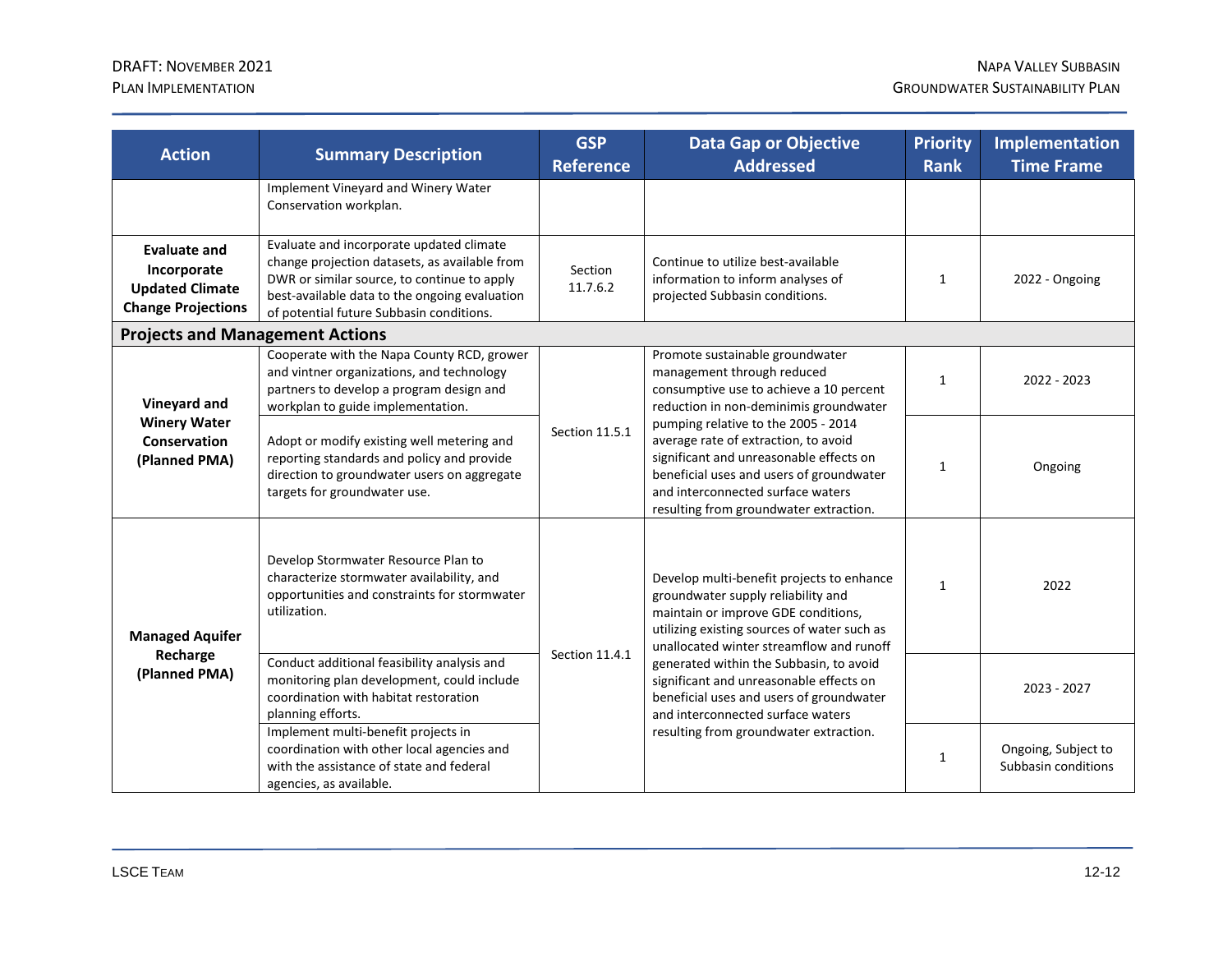| <b>Action</b>                                                                                       | <b>Summary Description</b>                                                                                                                                                                                                                                                                                                                        | <b>GSP</b><br><b>Reference</b> | <b>Data Gap or Objective</b><br><b>Addressed</b>                                                                                                                                                                                                                                                                                                                                                                                   | <b>Priority</b><br><b>Rank</b> | Implementation<br><b>Time Frame</b> |
|-----------------------------------------------------------------------------------------------------|---------------------------------------------------------------------------------------------------------------------------------------------------------------------------------------------------------------------------------------------------------------------------------------------------------------------------------------------------|--------------------------------|------------------------------------------------------------------------------------------------------------------------------------------------------------------------------------------------------------------------------------------------------------------------------------------------------------------------------------------------------------------------------------------------------------------------------------|--------------------------------|-------------------------------------|
| <b>Expand Recycled</b><br><b>Water Use</b><br>(Planned PMA)                                         | In partnership with other local agencies,<br>expand the production, distribution, and use<br>of recycled water to offset use of<br>groundwater in the Subbasin                                                                                                                                                                                    | Section 11.4.2                 | Promote sustainable groundwater<br>management by augmenting and<br>diversifying sources of supply to offset<br>Subbasin groundwater extraction<br>demands, reduce consumptive use of<br>groundwater, and avoid significant and<br>unreasonable effects on beneficial uses<br>and users of groundwater and<br>interconnected surface waters resulting<br>from groundwater extraction.                                               | $\mathbf{1}$                   | Ongoing                             |
| <b>Pumping</b><br><b>Reductions</b><br>(Planned PMA)                                                | Cooperate with stakeholders to develop a<br>program design and workplan to guide<br>implementation.                                                                                                                                                                                                                                               | Section 11.5.2                 | Promote sustainable groundwater<br>management through reduced<br>consumptive use and avoidance of<br>significant and unreasonable effects on<br>beneficial uses and users of groundwater<br>and interconnected surface waters<br>resulting from groundwater extraction.                                                                                                                                                            |                                | 2022 - 2023                         |
|                                                                                                     | Adopt or modify groundwater conservation<br>policy including Subbasin-wide or subregion<br>groundwater use limits, consistent with<br>correlative rights and GSA well metering and<br>reporting standards                                                                                                                                         |                                |                                                                                                                                                                                                                                                                                                                                                                                                                                    | $\mathbf{1}$                   | Subject to Subbasin<br>conditions   |
| Groundwater<br><b>Ordinance and New</b><br><b>Well Permit</b><br><b>Conditions</b><br>(Planned PMA) | Adopt groundwater use restrictions or other<br>modifications to the County groundwater<br>ordinance and Water Availability Analysis<br>guidelines, including measures to reflect<br>updated consideration of public trust<br>resources consistent with GSP water budget<br>and sustainable yield analyses and sustainable<br>management criteria. | Section 11.5.3                 | Promote sustainable groundwater<br>management through reduced<br>consumptive use and avoidance of<br>significant and unreasonable effects on<br>beneficial uses and users of groundwater<br>and interconnected surface waters<br>resulting from groundwater extraction.                                                                                                                                                            | $\mathbf{1}$                   | 2021 - 2022                         |
| <b>In-lieu Aquifer</b><br><b>Recharge</b> (Potential<br>PMA)                                        | Develop or incentivize projects to enhance<br>groundwater recharge by expanded capture<br>and use of surplus surface water flows in-lieu<br>of groundwater pumping (includes<br>verification of pumping reductions through<br>metering and reporting of water use)                                                                                | Section 11.6.1                 | Develop multi-benefit projects to enhance<br>groundwater supply reliability and<br>maintain or improve GDE conditions,<br>utilizing existing sources of water such as<br>unallocated winter streamflow and runoff<br>generated within the Subbasin, to avoid<br>significant and unreasonable effects on<br>beneficial uses and users of groundwater<br>and interconnected surface waters<br>resulting from groundwater extraction. | $\overline{2}$                 | Subject to Subbasin<br>Conditions   |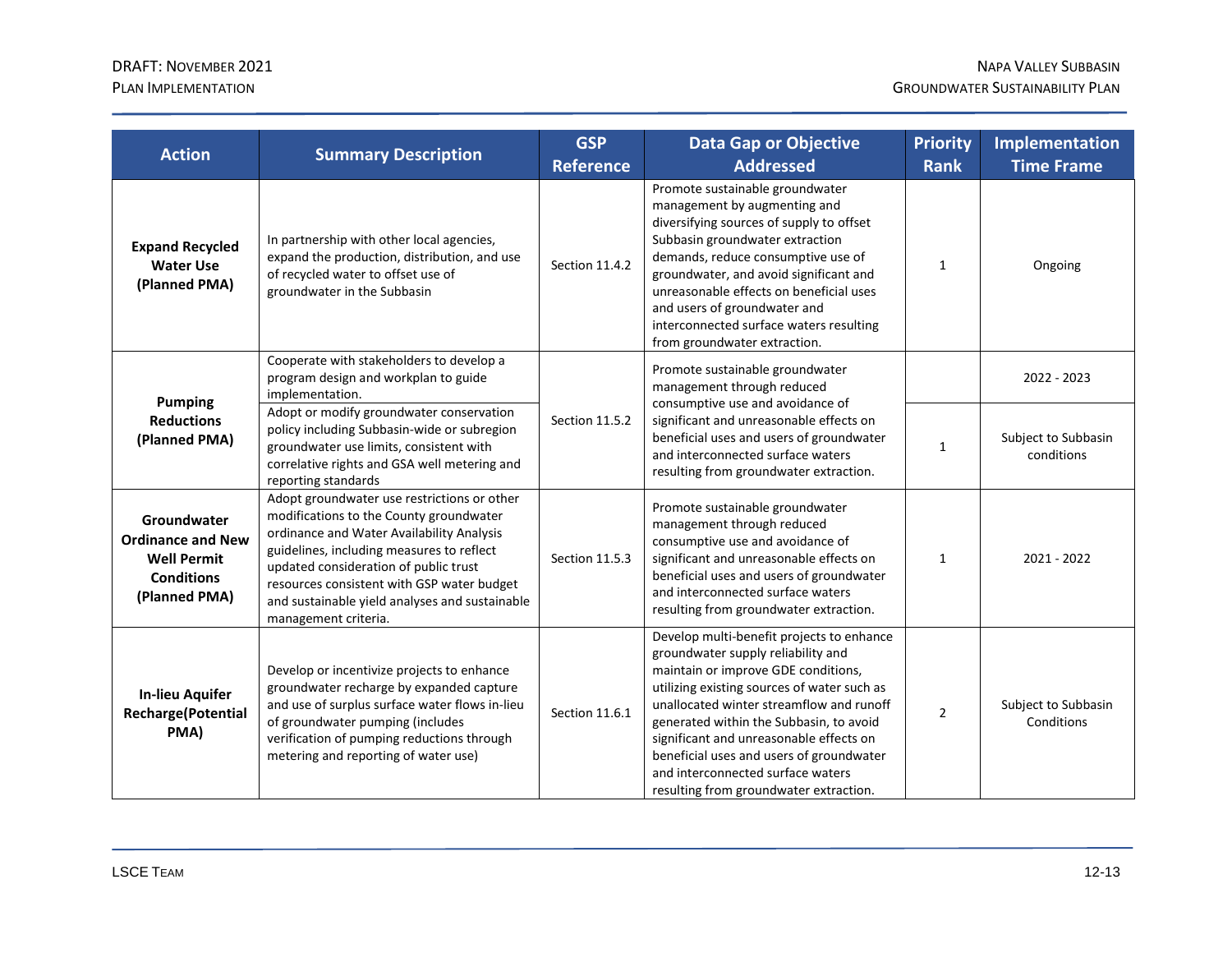| <b>Action</b>                                                                                                                     | <b>Summary Description</b>                                                                                                                                                                                                                                                                                                                                                             | <b>GSP</b><br><b>Reference</b> | <b>Data Gap or Objective</b><br><b>Addressed</b>                                                                                                                                                                                                                        | <b>Priority</b><br><b>Rank</b> | <b>Implementation</b><br><b>Time Frame</b> |
|-----------------------------------------------------------------------------------------------------------------------------------|----------------------------------------------------------------------------------------------------------------------------------------------------------------------------------------------------------------------------------------------------------------------------------------------------------------------------------------------------------------------------------------|--------------------------------|-------------------------------------------------------------------------------------------------------------------------------------------------------------------------------------------------------------------------------------------------------------------------|--------------------------------|--------------------------------------------|
| Groundwater<br><b>Ordinance and New</b><br><b>Well Permit</b><br><b>Conditions</b><br>(Potential PMA)                             | Adopt well setback and/or well construction<br>standards to limit direct influence of<br>groundwater pumping on interconnected<br>surface waters and Subbasin groundwater<br>conditions. Includes measures to reflect<br>updated consideration of public trust<br>resources consistent with GSP water budget<br>and sustainable yield analyses and sustainable<br>management criteria. | Section 11.6.2                 | Promote sustainable groundwater<br>management through reduced<br>consumptive use and avoidance of<br>significant and unreasonable effects on<br>beneficial uses and users of groundwater<br>and interconnected surface waters<br>resulting from groundwater extraction. | $\overline{2}$                 | Subject to Subbasin<br>Conditions          |
|                                                                                                                                   | County and municipalities revise local codes<br>to align future groundwater use and well<br>permit approvals with GSP water budget<br>results and sustainable yield analysis.                                                                                                                                                                                                          | Section 11.6.3                 |                                                                                                                                                                                                                                                                         | $\overline{2}$                 | Subject to Subbasin<br>Conditions          |
| <b>Active Production</b><br><b>Well Inventory</b><br>(Supporting Action)                                                          | Document active production wells in the<br>Subbasin through coordination with Napa<br>County Planning, Building, and Environmental<br>Services and other local well permitting<br>agencies.                                                                                                                                                                                            | Section 11.7.1                 | Promote PMA implementation and<br>continued sustainable groundwater<br>management                                                                                                                                                                                       | $\mathbf{1}$                   | 2021 - 2023                                |
| <b>Tracking Impacts to</b><br><b>Drinking Water</b><br><b>Users Caused by</b><br>Groundwater<br>Management<br>(Supporting Action) | Encourage reporting of water supply<br>shortages, leveraging tools provided by DWR,<br>and report on findings regularly including<br>through annual reports and in periodic GSP<br>Updates.                                                                                                                                                                                            | Section 11.7.2                 | Avoid significant and unreasonable effects<br>on beneficial uses and users of<br>groundwater.<br>Improve PMA effectiveness and achieve<br>continued sustainable groundwater<br>management                                                                               | $\mathbf{1}$                   | Ongoing                                    |
| <b>Stakeholder</b><br><b>Engagement and</b><br>Outreach<br>(Supporting Action)                                                    | Continued implementation of the Stakeholder<br>Communication and Engagement Plan<br>(adopted by the GSA in 2020)                                                                                                                                                                                                                                                                       | Section 11.7.3                 | Improve public awareness of and<br>stakeholder engagement in sustainable<br>groundwater management efforts.                                                                                                                                                             | 1                              | Ongoing                                    |